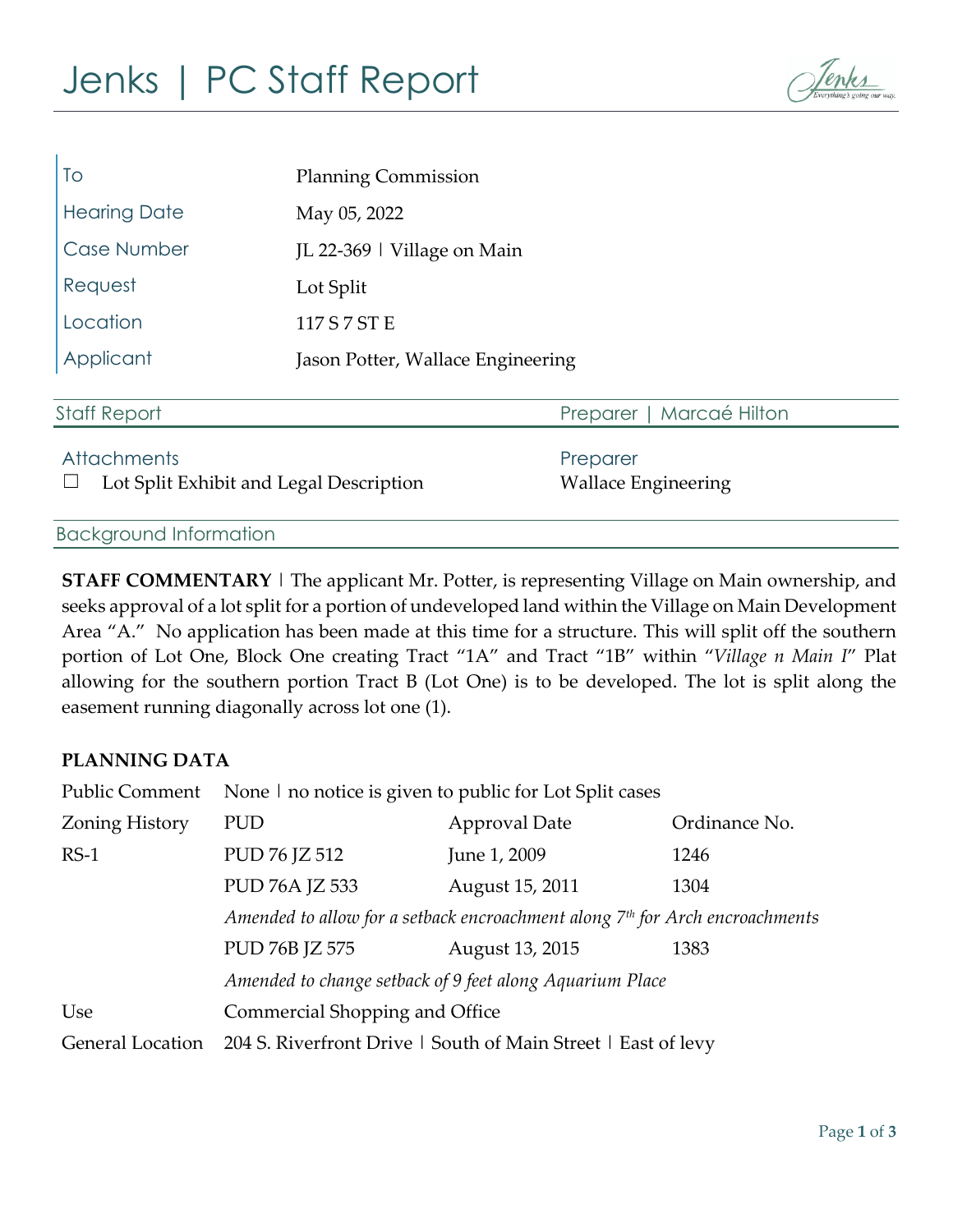| Plat               |              | Village on Main I No. 6399   09/20/2012 |
|--------------------|--------------|-----------------------------------------|
| <b>Tract Data</b>  | Parcel ID    | 60981831950660                          |
|                    | Parent Tract | Lot One $(1)$ Block One $(1)$           |
|                    | Tract "1A"   | 1.10 acres                              |
|                    | Tract "1B"   | $0.66$ acres                            |
| <b>Gross Acres</b> | 1.766        |                                         |

#### Staff Evaluation & Recommendation

# **EVALUATION** Staff believes the Lot Split is in compliance with all City requirements. Approval of the lot split is necessary for future project development.

## **CONDITIONS** 1) Submit Deeds to be stamped by City Planner before applicant files Deeds with Tulsa County.

2) Provide City Planner with copy of recorded Deeds

- 4) Meet all the requirements of PUD 76 and any amendments
- 5) Provide additional easements as needed
- 6) Resolve Access during site plan process

## **RECOMMENDATION:** *Staff recommends approval of JL 22-369 as presented.*

*Figure 1: Zoning Map | INCOG*